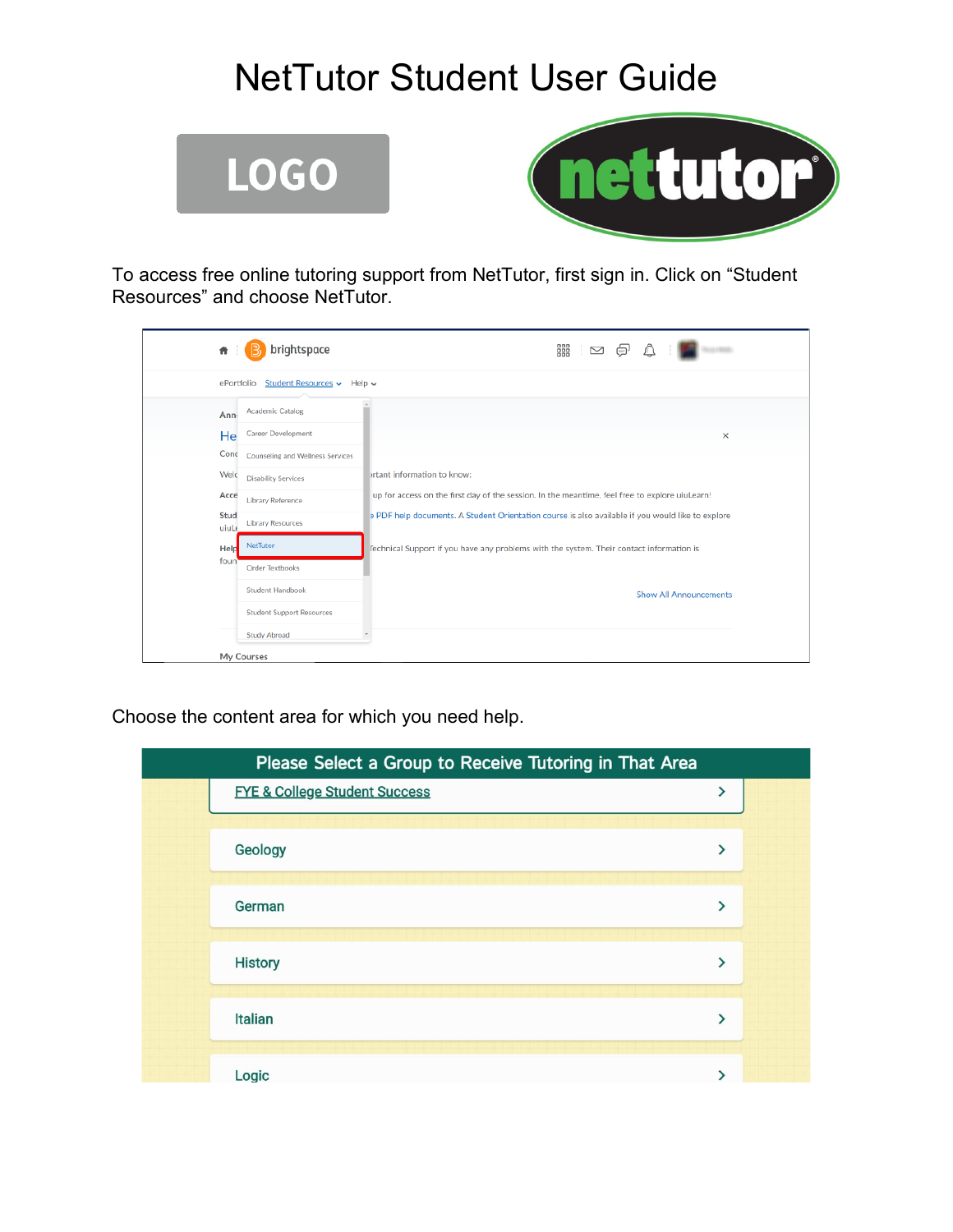The NetTutor dashboard provides 3 support resources, as well as a locker.

|                                               | <b>Welcome, Tricia!</b>                                                                                                     |  |  |
|-----------------------------------------------|-----------------------------------------------------------------------------------------------------------------------------|--|--|
| <b>FYE &amp; College Student Success</b>      |                                                                                                                             |  |  |
| Meet with a Live Tutor                        | Drop off a Paper                                                                                                            |  |  |
| Wait for your turn to meet with a live tutor. | Upload your paper and get feedback from a Writing tutor.                                                                    |  |  |
| Drop off a Question                           | Your FYE & College Student Success                                                                                          |  |  |
| Drop your question off here.                  | Watch videos of your previous sessions, pick up your reviewed papers,<br>and review feedback on your dropped-off questions. |  |  |

#### The NetTutor Dashboard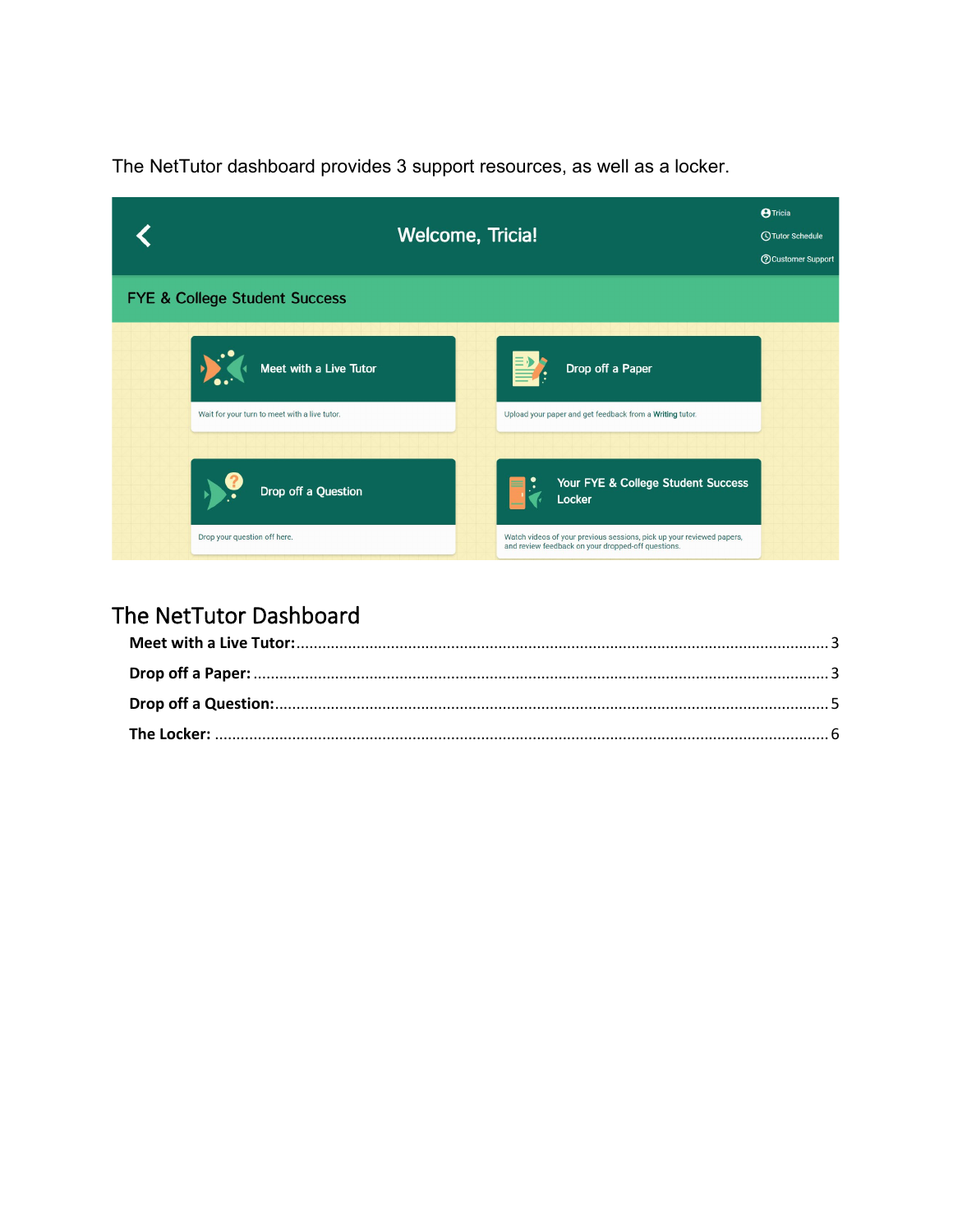### <span id="page-2-0"></span>Meet with a Live Tutor:

Directs you to an information page where a tutor will be available soon.



### <span id="page-2-1"></span>Drop off a Paper:

Directs you through three prompt to drop off your paper.

First, name your paper and describe the assignment.

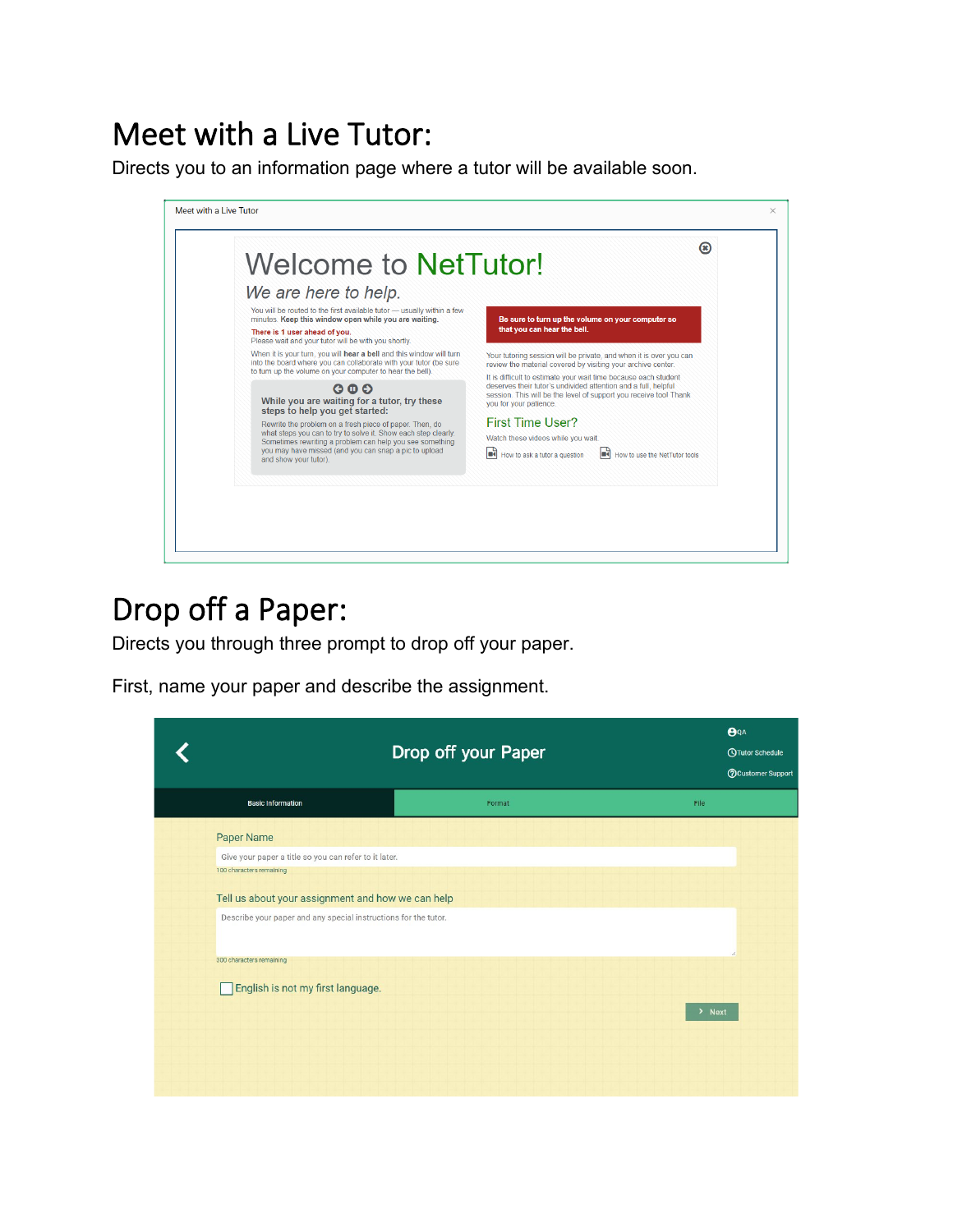Second, tell the tutor what you need help with.

| Drop off your Paper                                                       |              |                                   | BQA<br><b>OTutor Schedule</b><br><b>?</b> Customer Support |                |
|---------------------------------------------------------------------------|--------------|-----------------------------------|------------------------------------------------------------|----------------|
| <b>Basic Information</b>                                                  |              | Format                            | File                                                       |                |
| Select two areas of feedback.                                             |              |                                   |                                                            |                |
| <b>Topic Development</b>                                                  |              | Sentence Structure                |                                                            |                |
| Focus/Thesis Statement                                                    |              | <b>Sentence Variety</b>           |                                                            |                |
| Organization                                                              |              | <b>Transitions &amp; Fluency</b>  |                                                            |                |
| <b>Grammar &amp; Mechanics</b>                                            |              | Paper Format                      |                                                            |                |
| <b>Word Choice</b>                                                        |              | <b>Citations &amp; References</b> |                                                            |                |
| <b>Citation Style</b>                                                     |              | Paper Type                        |                                                            |                |
| Select the citation style of your paper.                                  | $\mathbf{v}$ | Select the paper type.            |                                                            | $\tau_{\rm F}$ |
| How long should your paper be?<br>$\overline{0}$<br>Pages<br>$\mathbf{v}$ |              |                                   |                                                            |                |

Third, upload your paper. Papers have a turnaround time of 48-72 hours.

|                          | Drop off your Paper               | $\mathbf{\Theta}$ QA<br><b>QTutor Schedule</b><br><b>O</b> Customer Support |
|--------------------------|-----------------------------------|-----------------------------------------------------------------------------|
| <b>Basic Information</b> | Format                            | File                                                                        |
|                          | Drag and Drop or Upload Paper     |                                                                             |
|                          | Drop Your File Here               |                                                                             |
|                          | Q                                 |                                                                             |
|                          | <b><sup>₫</sup></b> Choose A File |                                                                             |
| < Previous               |                                   | Drop Off Your Paper                                                         |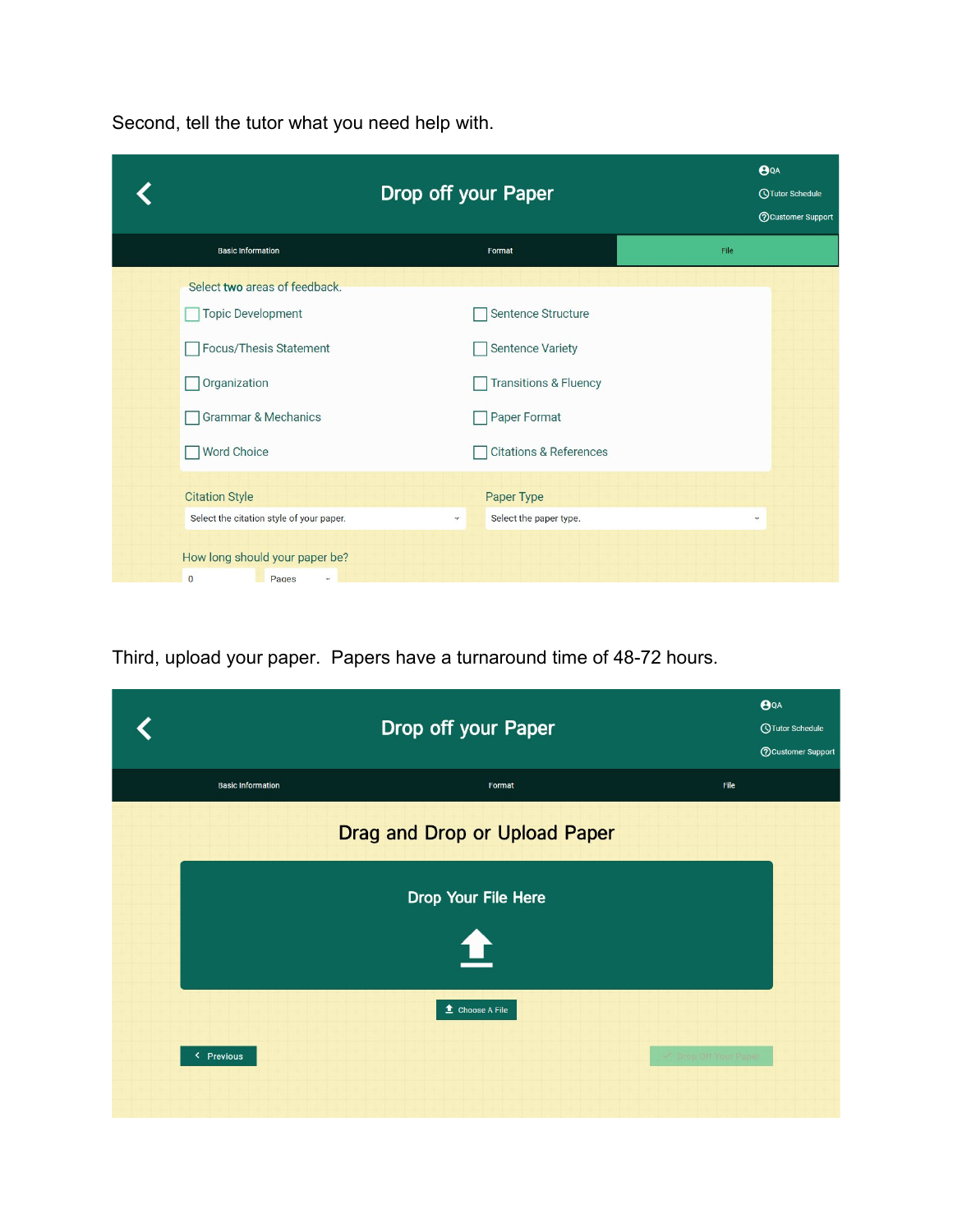# <span id="page-4-0"></span>Drop off a Question:

Directs you through two prompt to drop off your paper

First, name your question.

|               |                                                         | Welcome, QA!                                                                                                                                                                                                                                                                                                                 | BQA<br><b>OTutor Schedule</b><br>(?) Customer Suppo                   |
|---------------|---------------------------------------------------------|------------------------------------------------------------------------------------------------------------------------------------------------------------------------------------------------------------------------------------------------------------------------------------------------------------------------------|-----------------------------------------------------------------------|
| New QA & Test |                                                         | Drop off a Question                                                                                                                                                                                                                                                                                                          |                                                                       |
|               | Meet with a<br>Wait for your turn to meet with a live t | If there is no live tutor available or you cannot spend time with a live tutor,<br>drop off your question for feedback.<br>After you enter a title, you will be given space to enter your question. Be sure<br>to share as much detail as you can about where you need help.<br>Give your question a title to refer to later | Paper<br>ack from a Writing tutor.                                    |
|               | Drop off a Q                                            | My question<br>89 characters remaining<br><b>Proceed To Question Entry</b><br>Cancel                                                                                                                                                                                                                                         | QA & Test Locker                                                      |
|               | Drop your question off here.                            | and review feedback on your dropped-off questions.                                                                                                                                                                                                                                                                           | Watch videos of your previous sessions, pick up your reviewed papers, |

Second, use the white board to ask your question. Once you have finished your question, click the "Submit" button in the lower left-hand corner.